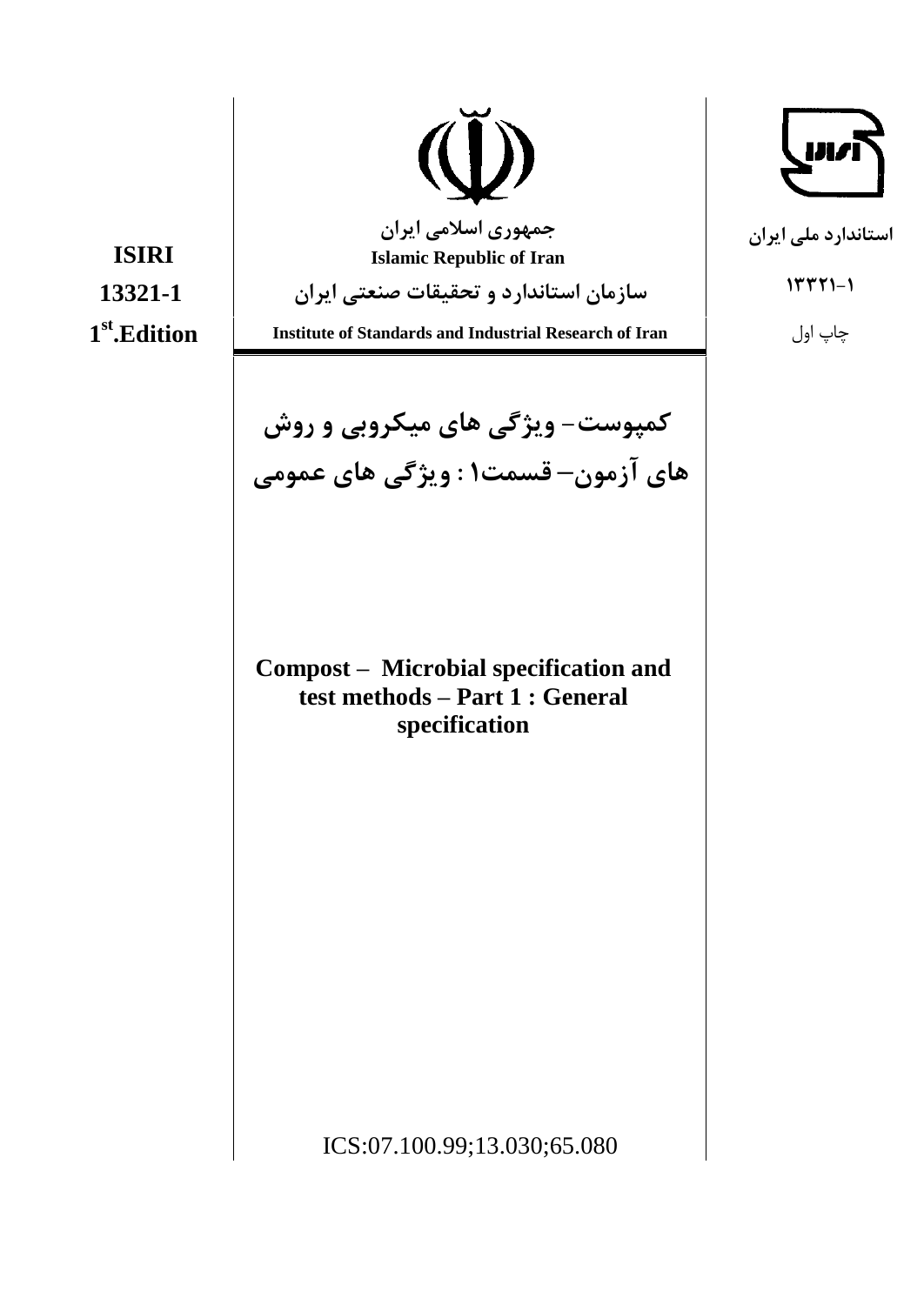#### به نام خدا

### آشنایی با سازمان استاندارد و تحقیقات صنعتی ایران

سازمان استاندارد و تحقیقات صنعتی ایران به موجب بند یک ماده ۳ قانون اصلاح قوانین و مقررات سـازمان اسـتاندارد و تحقیقـات صنعتی ایران مصوب بهمن ماه ۱۳۷۱ تنها مرجع رسمی کشور است که وظیفه تعیین، تدوین و نشر استاندارد های ملی ( رسمی ) ایران را به عهده دارد.

.<br>تدوین استاندارد در حوزه های مختلف در کمیسیون های فنی مرکب از کارشناسان سـازمان ٌ، صـاحب نظـران مراکـز و مؤسسـات علمي، پژوهشي، توليدي و اقتصادي آگاه و مرتبط انجام مي شود و كوششي همگام با مصالح ملي و بـا توجـه بـه شـرايط توليـدي، فناوری و تجاری است که از مشارکت آگاهانه و منصفانه صاحبان حــق و نفــع، شــامل تولیــد کننــدگان، مصـرف کننــدگان، صــادر کنندگان و وارد کنندگان، مراکز علمی و تخصصی، نهادهـا، سـازمان هـای دولتـی و غیـر دولتـی حاصـل مـی شـود. پـیش نـویس استانداردهای ملی ایران برای نظر خواهی به مراجع ذی نفع و اعضای کمیسیون های فنی مربوط ارسال می شود و پس از دریافت نظرها و پیشنهادها در کمیته ملی مرتبط با آن رشته طرح و در صورت تصویب به عنوان استاندارد ملـی ( رسـمی ) ایـران چـاپ و منتشر مے شود.

.<br>پیش نویس استانداردهایی که مؤسسات و سازمان های علاقه مند و ذی صلاح و بـا رعایـت ضـوابط تعیـین شـده تهیـه مـی کننـد در کمیته ملی طرح و بررسـی و در صـورت تصـویب، بـه عنـوان اسـتاندارد ملـی ایـران چـاپ و منتشـر مـی شـود. بـدین ترتیـب، استانداردهایی ملی تلقی می شوند که بر اساس مفاد نوشته شده در اسـتاندارد ملـی شـماره ۵ تـدوین ودر کمیتـه ملـی اسـتاندارد مربوط که سازمان استاندارد تشکیل می دهد به تصویب رسیده باشند.

سازمان استاندارد و تحقیقات صنعتی ایـران از اعضـای اصـلی سـازمان بـین المللـی اسـتاندارد (ISO)`، کمیسـیون بـین المللـی الكتروتكنيك( IEC )<sup>٢</sup> و سازمان بين المللي اندازه شناسي قانوني (OIML) <sup>٣</sup>است و بـه عنـوان تنهـا رابـط<sup>۴</sup> كميسـيون كـدكس غذایی(CAC) <sup>۵</sup>در کشور فعالیت می کند. در تدوین استاندارد های ملی ایران ضمن توجه به شرایط کلی و نیازمندی هـای خـاص کشور، از آخرین پیشرفت های علمی ، فنی و صنعتی جهان و استاندارد های بین المللی بهره گیری می شود.

سازمان استاندارد و تحقیقات صنعتی ایران می تواند با رعایت موازین پیش بینی شده در قانون، برای حمایت از مصـرف کننــدگان، حفظ سلامت و ايمنى فردى و عمومى، حصول اطمينان از كيفيت محصـولات و ملاحظـات زيسـت محيطـى و اقتصـادى، اجـراى بعضی از استانداردهای ملی ایران را برای محصولات تولیدی داخل کشور و / یا اقلام وارداتـی، بـا تصـویب شـورای عـالی اسـتاندارد اجباری نماید.سازمان می تواند به منظور حفظ بازارهای بین المللی برای محصـولات کشـور، اجـرای اسـتاندارد کالاهـای صـادراتی ودرجه بندی آن را اجباری نماید. همچنین برای اطمینان بخشیدن به استفاده کنندگان از خدمات سازمان ها و موسسات فعـال در زمینه مشاوره، آموزش، بازرسی، ممیزی و صدورگواهی سیستم های مدیریت کیفیت و مدیریت زیسـت محیطـی، آزمایشـگاه هـا و مراکز کالیبراسیون (واسنجی) وسایل سنجش، سازمان استاندارد این گونه سازمان ها و موسسات را بـر اسـاس ضـوابط نظـام تاییـد صلاحیت ایران ارزیابی می کند و در صورت احراز شرایط لازم، گواهینامه تایید صلاحیت به آن ها اعطا و بر عملکرد آنها نظارت می كند. ترويج دستگاه بين المللي يكاها، كاليبراسيون (واسنجي) وسايل سنجش، تعيين عيار فلزات گرانبها و انجام تحقيقات كـاربردي برای ارتقای سطح استاندارد های ملے ایران از دیگر وظایف این سازمان است.

\* سازمان استاندارد و تحقیقات صنعتی ایران

1- International Organization for Standardization

2- International Electrotechnical Commission

3- Organization International de Metrologie Legal (International Organization for Legal Metrology)

4-Contact Point

5- Codex Alimentarius Commission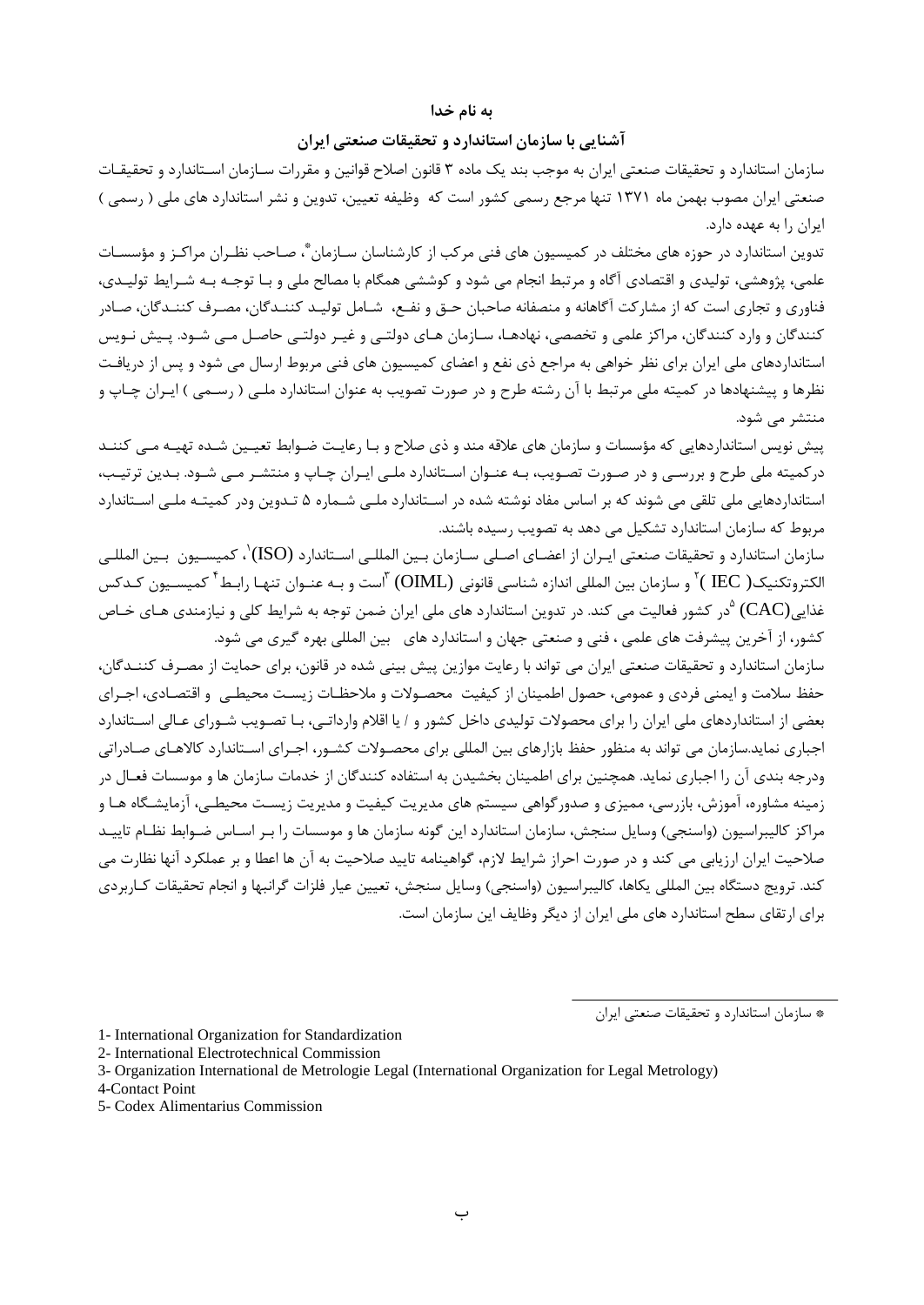كميسيون فنى تدوين استاندارد " کمپوست – ویژگی های میکروبی و روش های آزمون – قسمت ۱ : ویژگی های عمومی "

سمت و/ یا نمایندگی عضو هیات علمی دانشگاه علوم پزشکی و خدمات بهداشتی درمانی خراسان رضوی

رئيس: قزوینی، کیارش ( دکترای میکروبیولوژی )

## دبيران:

آرين نژاد ، محمد رضا (لیسانس علوم آزمایشگاهی ) رضائي، الهام ( فوق ليسانس شيمي آلي ) عابديني طرقبه ، جواد ( دانشجوی دکترای شیمی آلی )

**اعضا:** (اسامی به ترتیب حروف الفبا) آدينه نيا ، علي ( لیسانس برق و الکترونیک ) اسماعیلی شاندیز، احمد ( لیسانس مهندسی کشاورزی ) بحرينى ، معصومه ( فوق ليسانس ميكروبيولوژي ) سهرابي، محمد (فوق ليسانس مهندسي صنايع غذايي) جاوید ، نصر ا... ( ليسانس طراحي صنعتي ) عباسي ، صغرى ( دکترای عمومی پزشکی ) نجف پور ، علی اصغر ( دکترای بهداشت محیط) نجفي ، على ( ليسانس جغرافيا ) ياور منش ، مسعود ( دکترای میکروبیولوژی مواد غذایی)

كارشناس آزمايشگاه كارخانه كمپوست سازمان بازیافت و تبدیل مواد شهرداری مشهد مسئول واحد ساماندهي يسماندهاي صنعتي ويزشكي سازمان بازیافت و تبدیل مواد شهرداری مشهد مسئول آزمايشگاه كارخانه كميوست سازمان بازیافت و تبدیل مواد شهرداری مشهد

معاون فنی و عمران سازمان بازیافت و تبدیل مواد شهرداری مشهد کارشناس استاندارد و تحقیقات صنعتی استان خراسان رضوی عضو هيات علمي دانشگاه فردوسي مشهد مشاور سازمان بازیافت و تبدیل مواد شهرداری مشهد مدیر کارخانه کمپوست سازمان بازیافت و تبدیل مواد شهرداری مشهد مسئول آزمایشگاه میکروبیولوژی اداره کل استاندارد و تحقیقات صنعتی استان خراسان رضوى عضو هیات علمی دانشگاه علوم پزشکی و خدمات بهداشتی درمانی استان خراسان رضوى مدیر عامل سازمان بازیافت و تبدیل مواد شهرداری مشهد عضو هیات علمی دانشگاه فردوسی مشهد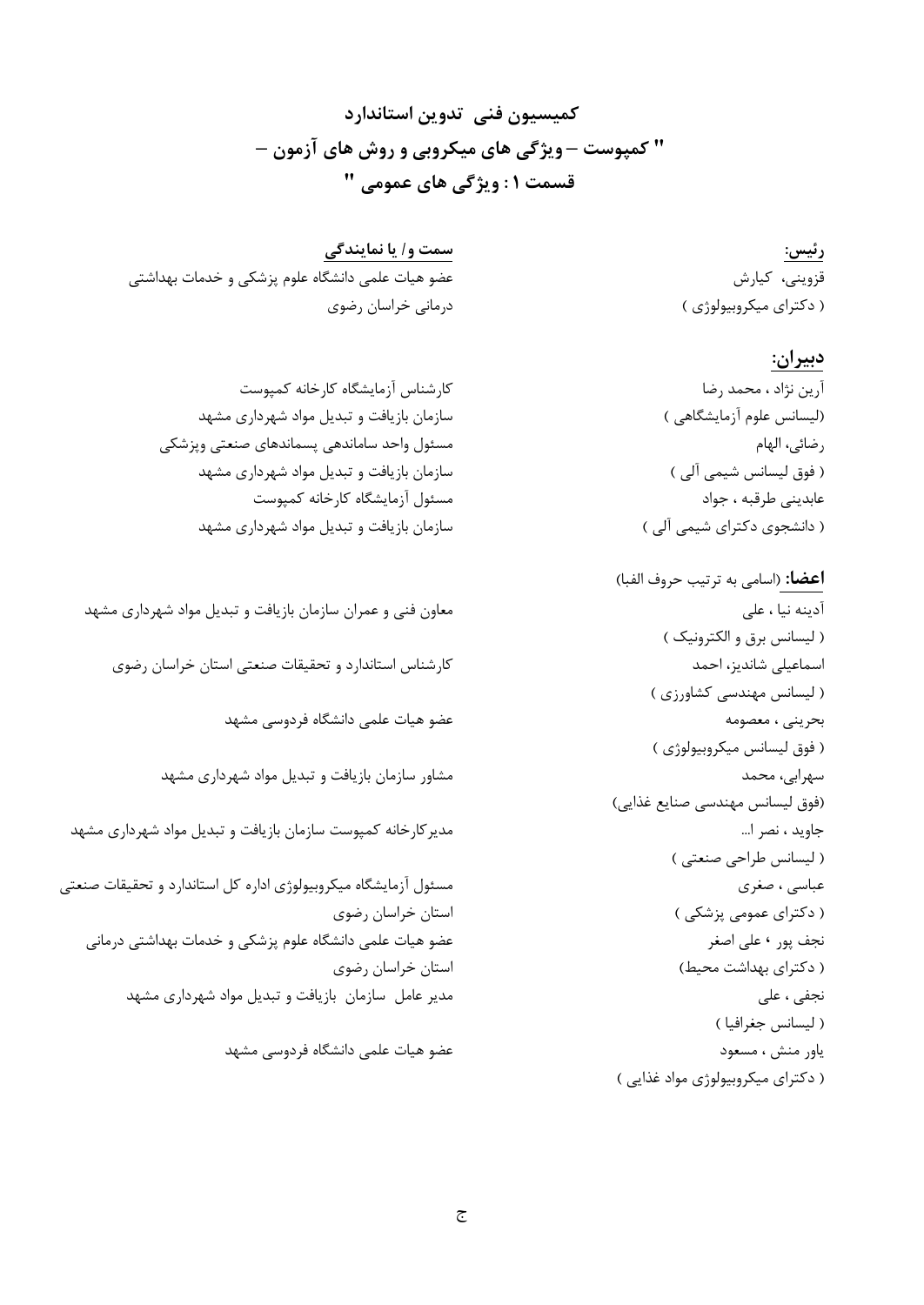فهرست مندرجات

| عنوان                       | صفحه |
|-----------------------------|------|
| آشنایی با موسسسه استاندارد  | ج    |
| كميسيون فنى تدوين استاندارد | د    |
| پیش گفتار                   | و    |
| مقدمه                       |      |
| ۱ هدف و دامنه کاربرد        |      |
| ٢ مراجع الزامي              |      |
| ۳ اصطلاحات و تعاریف         |      |
| ۴ طبقه بندی                 |      |
| ۵ ویژگی های عمومی           |      |
|                             |      |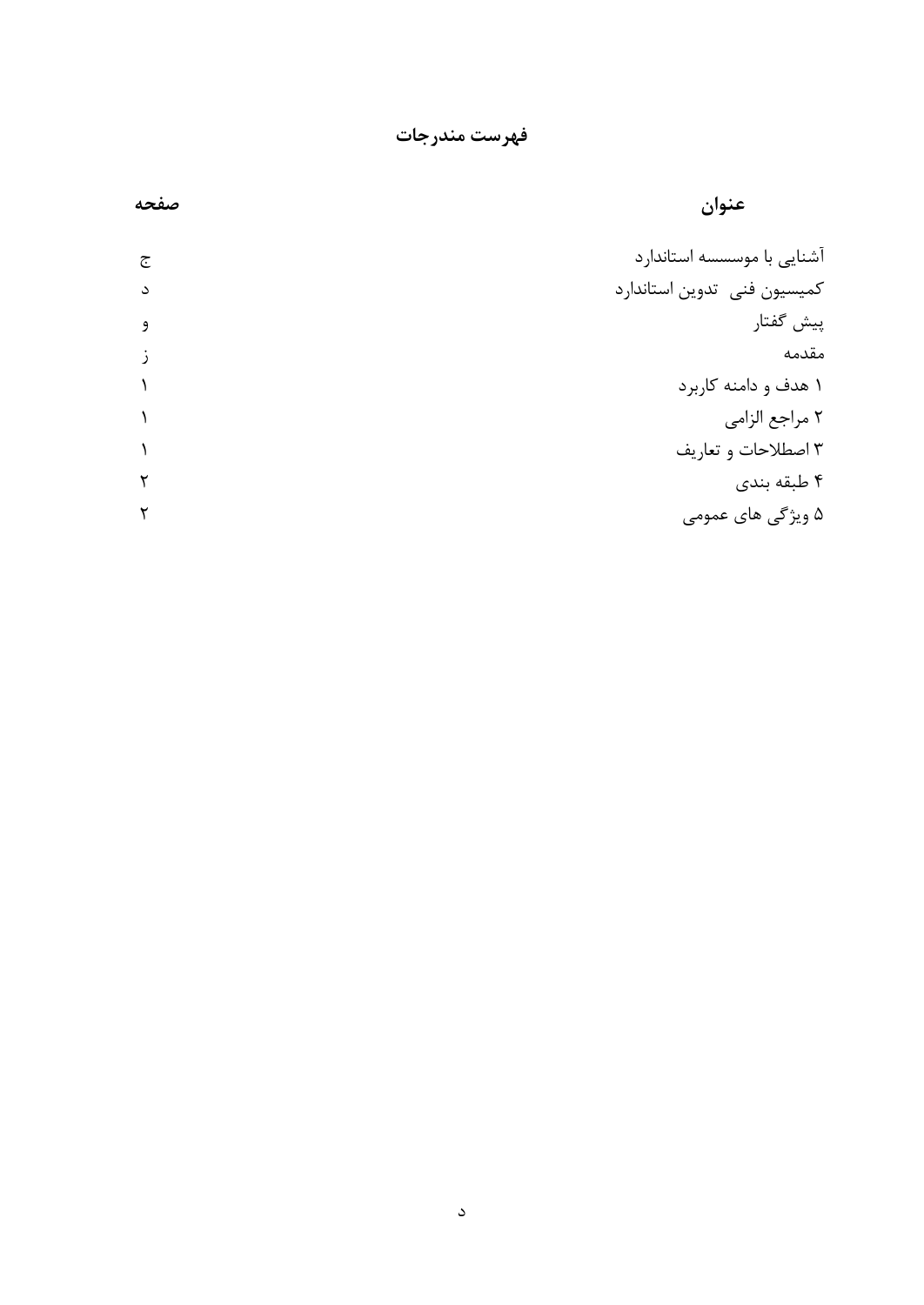پیش گفتار

استاندارد " کمپوست – ویژگی های میکروبی و روش های آزمون – قسمت ۱: ویژگی های عمومی " که پـیش نویس آن در کمیسیون های مربوط تهیه و تدوین شده و در دویست و هفتـاد و دومـین اجـلاس کمیتـه ملـی استاندارد میکروبیولوژی و بیولوژی مورخ ۱۳۸۹/۱۱/۲۵ مورد تصویب قرار گرفته است، اینک به استناد بند یـک ماده ۳ قانون اصلاح قوانین و مقررات سازمان استاندارد و تحقیقات صنعتی ایران، مصوب بهمن مـاه ۱۳۷۱ ، بـه عنوان استاندارد ملی ایران منتشر می شود.

برای حفظ همگامی و هماهنگی با تحولات و پیشرفت های ملی و جهـانی در زمینـه صـنایع، علـوم و خـدمات، استانداردهای ملی ایران در مواقع لزوم تجدید نظر خواهد شد و هر گونه پیشنهادی که برای اصلاح و تکمیل این استاندارد ها ارائه شود ، هنگام تجدید نظر در کمیسیون فنی مربوط مورد توجه قرار خواهد گرفت. بنابراین بایـد همواره از آخرین تجدید نظر استانداردهای ملی استفاده کرد.

منابع و ماخذی که برای تهیه این استاندارد بکار رفته به شرح ذیل است:

- 1. US EPA, EPA/832/R-39/003, September 1994, A Plain English Guide to the EPA Part 503 Biosolids Rule.
- 2. US EPA, Method 1682, July 2006, Salmonella in Swage Sludge (Biosolids), by Modified Semisolid Rappaport - Vassiliadis (MSRV) Medium.
- 3. US EPA, Method 1680, July 2006, Fecal Coliform in Swage Sludge (Biosolids), by Multiple - Tube Fermentation using Lauryl Tryptose Broth (LTB) and EC Medium.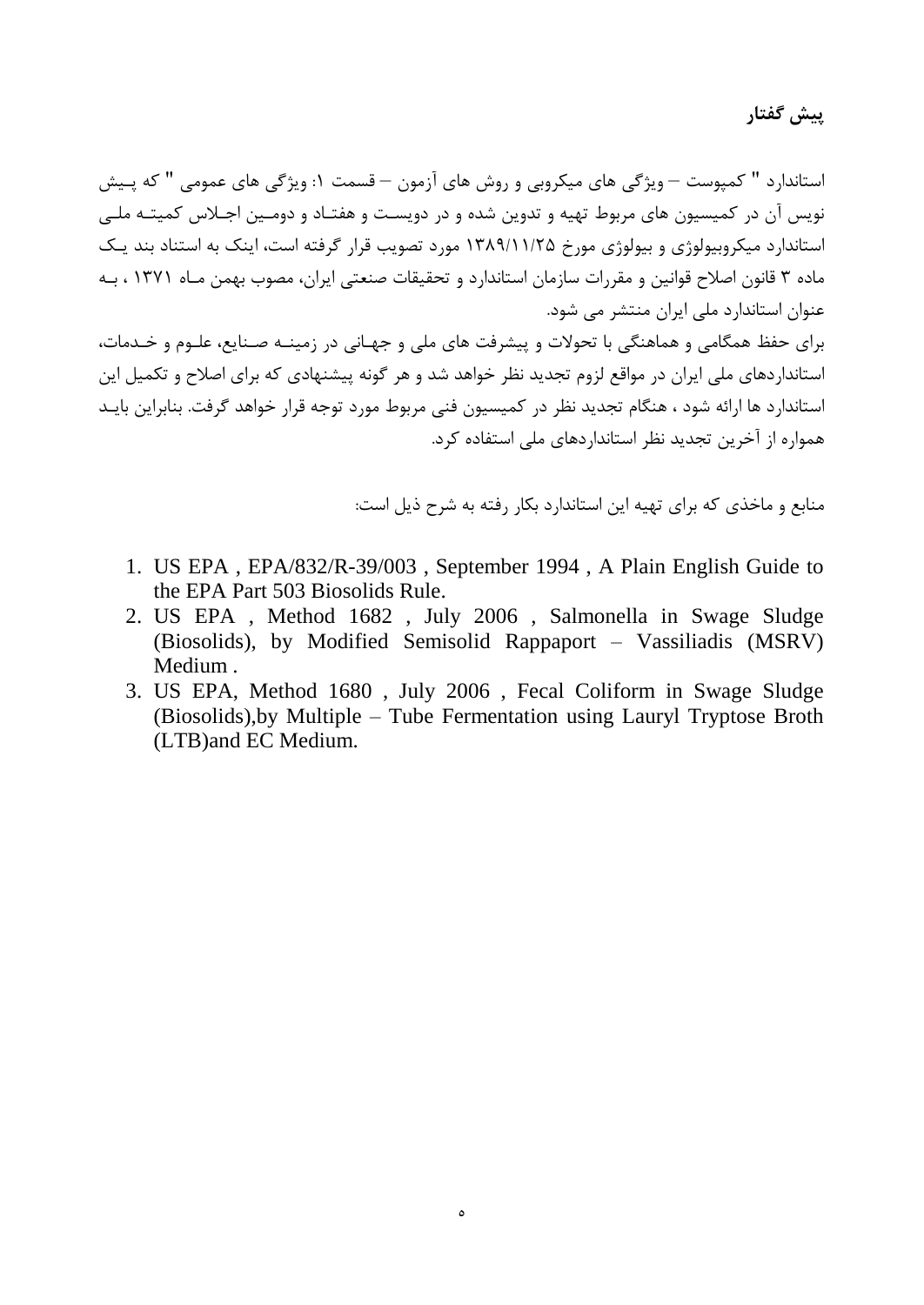کمپوست، محصول فرآیندهای بیولوژیک است که در طی آن زباله هایی که منشـاء آلـی دارنـد، در اثـر فعالیـت میکروار گانیسم های موجود در توده مواد آلی، تجزیه می شوند و به حالت نسبتاً پایدار در می آیند. در صورتیکه فرآیند آماده سازی و شرایط مناسب (رطوبت، اکسیژن و دما) به طور صحیح فراهم شود، در اثـر افـزایش دمـای حاصل از متابولیسم میکروبی تا ۵۵°C و ثابت نگه داشتن دمای توده های کمپوست بـه مـدت حـداقل سـه روز، میکروار گانیسم های بیماری زا از میان می روند. اما از آنجائیکه کمیوست عمدتاً از بقایا و زایدات جامـد شــهری بدست می آید و همیشه امکان آلودگی و حضور عوامل بیماری زای مختلف در ماده اولیه کمپوست وجود دارد و از طرفی امکان وجود نقصی در فرآیند تولید کمیوست و افزایش صحیح دما وجـود دارد، اهمیـت مسـاله از نظـر بهداشت عمومی ،کنترل و تضمین سلامت و ایمنی کمپوست حاصل ، امری ضروری است. برای تولید کمپوست سالم تمام استاندارد ها باید رعایت گردند.

"این استاندارد یکی از مجموعه استانداردهای ملی شماره ۱۳۳۲۱ است."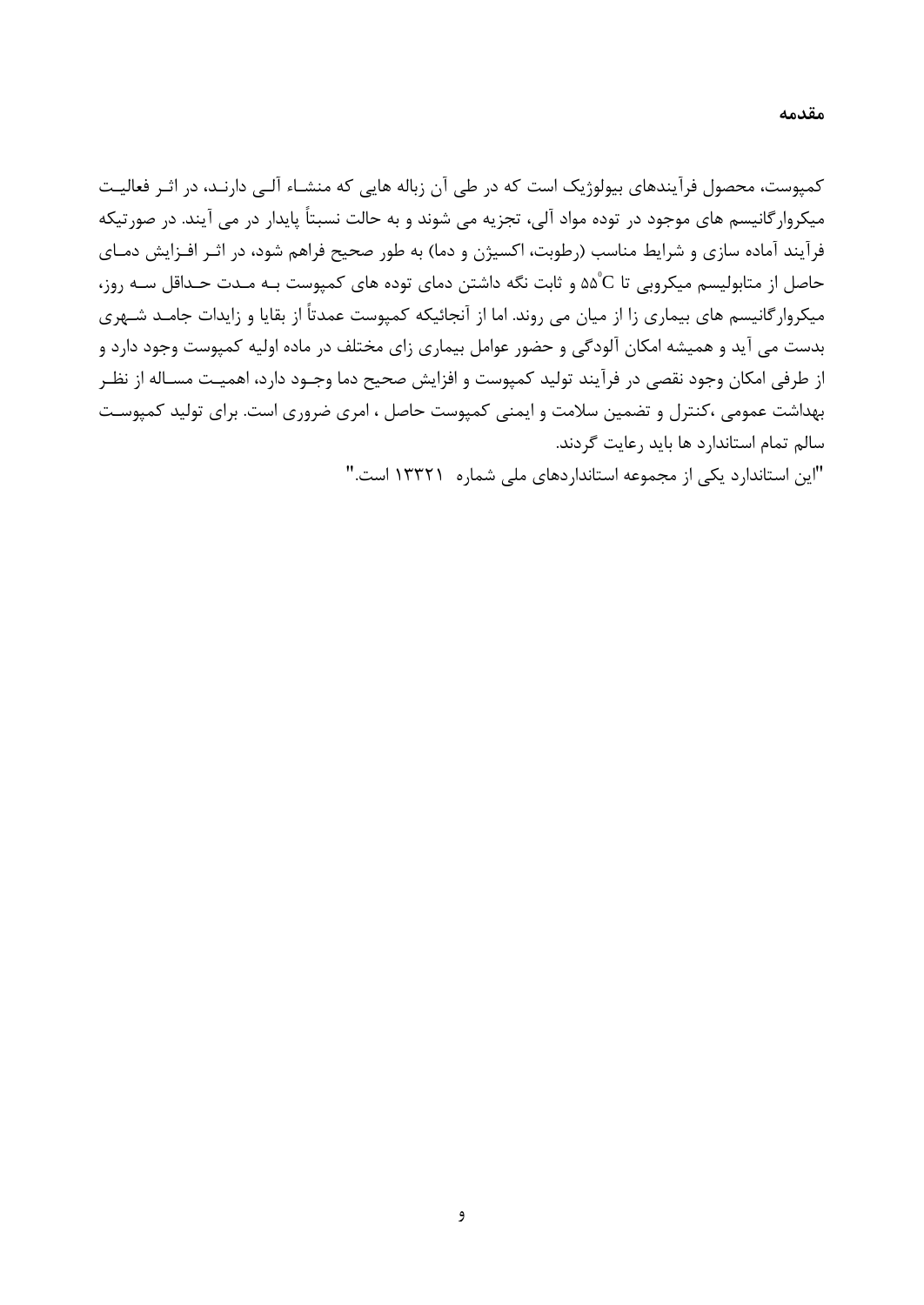# کمپوست —ویژگی های میکروبی و روش های آزمون-قسمت ۱: ویژگی های عمومی

#### هدف و دامنه کاربرد  $\lambda$

هدف از تدوین این استاندارد تعیین طبقه بندی و ویژگی های عمومی کمپوست است. این استاندارد در مورد ویژگی های عمومی انواع کود کمپوست حاصل از فرآوری زایدات تفکیک شده آلی کاربرد دارد. این استاندارد در مورد پسماندهای پزشکی، صنعتی و ویژه<sup>۱</sup> کاربرد ندارد.

#### مراجع الزامي  $\mathbf{r}$

مدارک الزامی زیر حاوی مقرراتی است که در متن این استاندارد ملی ایران به آنها ارجاع داده شده است . بـدین ترتیـب آن مقررات جزئی از این استاندارد ملی ایران محسوب می شود. در صورتیکه به مدرکی با ذکر تاریخ انتشار ارجاع داده شده باشد ، اصلاحیه ها و تجدید نظرهای بعدی آن مورد نظر این استاندارد ملی نیست . در مورد مدارکی که بدون ذکر تاریخ انتشار به آنها ارجاع داده شده است ، همواره آخرین تجدیـد نظر و اصلاحیه های بعدی آنها مورد نظر است. استفاده از مرجع زیر برای این استاندارد الزامی است:

۲–۱ استاندارد ملی ایران شماره ۱۰۷۱۶ : سال ۱۳۸۶ ، کمپوست — ویژگی های فیزیکی و شیمیایی

#### اصطلاحات و تعاریف  $\mathbf{r}$

در این استاندارد اصطلاحات و تعاریف زیر به کار می رود:

## $1-\mathcal{r}$

کمیوست<sup>۲</sup>

کمپوست کود آلی پایدار حاصل از تجزیه بیولوژیکی زایدات تفکیک شده آلی می باشد . برای آگاهی از تعریف کامـل آن به استاندارد ملی ایران شماره ۱۰۷۱۶: سال ۱۳۸۶مراجعه شود.

2- Compost

ا – اصطلاح پسماندهای ویژه به پسماندهایی اطلاق می شود که به علت دارا بودن حداقل یکی از خواص خطرناک از قبیل سمیت ،بیماری زایی ،قابلیت انفجار یا اشتعال، خورندگی و مشابه آن به مراقبت ویژه نیاز داشته باشند.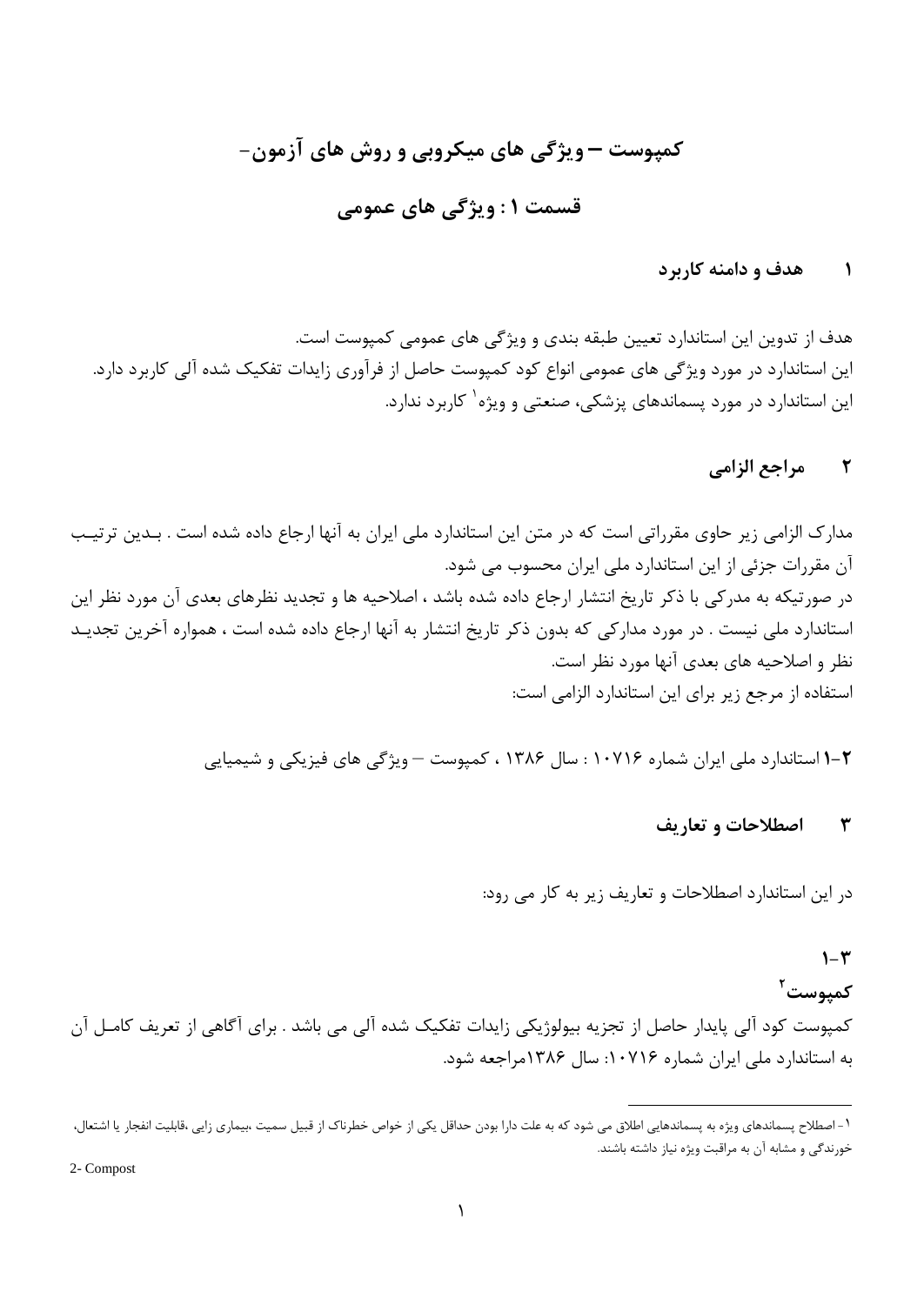## $Y - Y$

سالمونلا<sup>ا</sup>

سالمونلا باکتری گرم منفی ، عمدتاً متحرک ، بی هوازی اختیاری ، میله ای شکل و دارای ۲۰۰۰ سروتیپ<sup>۲</sup> است.

### $\mathbf{r}-\mathbf{r}$

## کلي فرم هاي مدفوعي <sup>۳</sup>

کلی فرم های مدفوعی باکتری هایی گرم منفی، بدون اسپور، میله ای شکل هستند که در روده ها و مدفوع انسان و سایر حيوانات خونگرم يافت مي شوند. مهمترين كلي فرم مدفوعي اشرشياكلي<sup>۴</sup> است.

### $F - T$

## میکروارگانیسم های شاخص<sup>۵</sup> میکروار گانیسم های شاخص به میکروار گانیسم هایی اطلاق می شود که برای بررسی ویژگی میکروبی شمارش می شوند، در این استاندارد این میکروار گانیسم ها شامل باکتری های سالمونلا و کلی فرم مدفوعی می باشند.

#### طبقه بندى  $\mathbf{r}$

در این استاندارد، کمپوست به دو درجه "یک " و " دو" طبقه بندی می شود. این طبقه بندی براساس بررسـی ویژگـی های میکروبی صورت گرفته است . کمپوست درجه یک دارای کیفیت بهتری است و قابلیـت اسـتفاده بـدون محـدودیت بهداشتی در کشاورزی را دارد. کمپوست برای کسب درجه "یک" باید ویژگی های عمومی میکروبی کود کمپوست درجه یک بیان شده در جدول شماره یک را دارا باشد.

#### ويژگى هاي عمومى ميكروبي ۵

ویژگی های عمومی میکروبی در کود کمپوست درجه یک و درجه دو با توجه به میکروارگانیسم های شـاخص بـه شـرح جدول شمارہ یک مے باشند.

1- Salmonella

2- Serotype

3- Fecal Coliform

4- Eschrchia Coli

5- Indicator